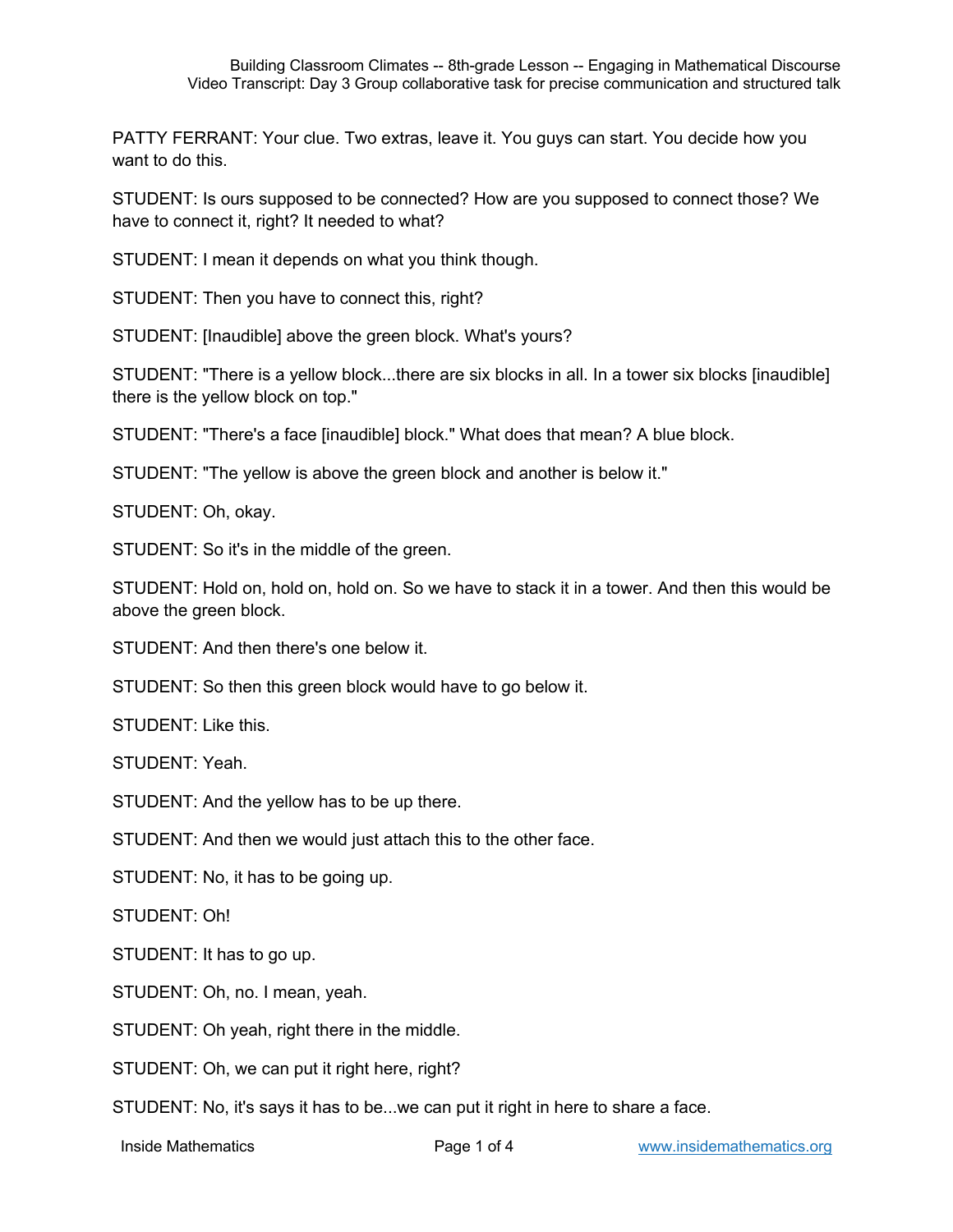STUDENT: It's like this.

STUDENT: Yeah, it's a yellow one on top.

STUDENT: What's yours, again?

STUDENT: Share the blue block, share the face...the green block.

STUDENT: We have one saying there's like a yellow below...

STUDENT: Yellow below what?

STUDENT: Hold on. Like a red below a yellow. So we have to figure out if that go on top or below. What's yours again?

STUDENT: [Inaudible]

STUDENT: This is so difficult.

STUDENT: Push it down harder.

STUDENT: Yeah, it is. There.

STUDENT: That is not six.

STUDENT: Three...dang it. Six. Six.

STUDENT: What does yours say it was?

STUDENT: "One of the yellow is above the green block."

STUDENT: One of the yellow...

STUDENT: It's above the green block.

STUDENT: What about yours?

STUDENT: Mine says, "Each blue block shares a face with the green block." One for that one, one for that one. Yes.

STUDENT: What about yours?

STUDENT: "Red block is above the green block."

STUDENT: Oh, right there!

STUDENT: We're done! And yours says something about six blocks.

STUDENT: Yeah.

STUDENT: Six blocks, there. You're on top. We got it!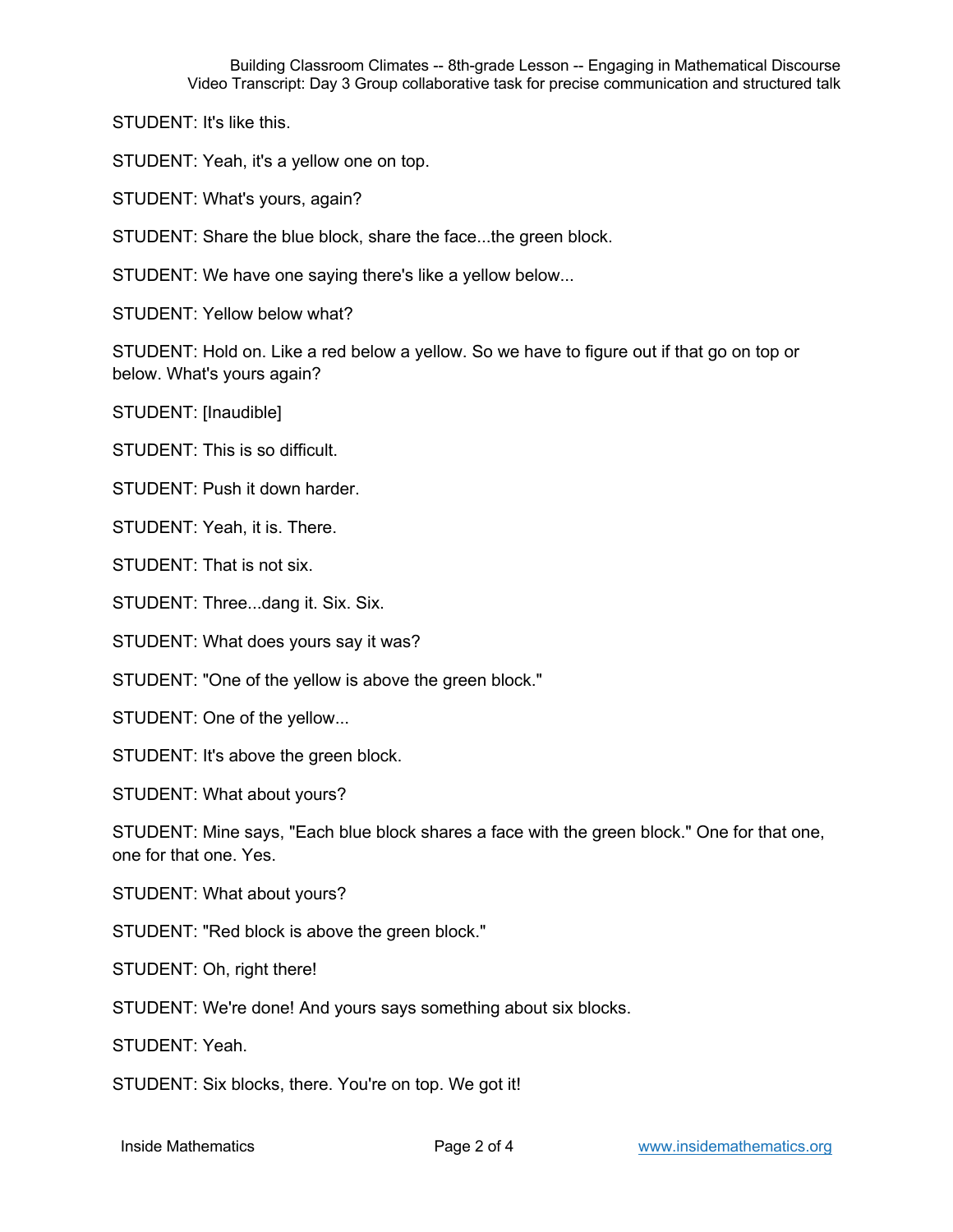Building Classroom Climates -- 8th-grade Lesson -- Engaging in Mathematical Discourse Video Transcript: Day 3 Group collaborative task for precise communication and structured talk

STUDENT: It says, "One of the yellow is above the green block. The other is below it."

STUDENT: There you go!

PATTY FERRANT: So what did you do with your clue?

STUDENT: We shared.

PATTY FERRANT: You shared your clue? Okay. So you think that's correct? So prove it. Prove to me that's correct.

STUDENT: Okay, we said...wait. Okay, go.

STUDENT: So there's a green block right there and each of the blue blocks have to be connected to one another, like, the faces. So, it's right there.

PATTY FERRANT: So is that true?

STUDENTS: Yes.

PATTY FERRANT: Okay.

STUDENT: And then mine says the red block is above the green block, so I just put the red on top.

PATTY FERRANT: Okay, so are you guys convinced that the clue works?

STUDENT: Yes.

PATTY FERRANT: Okay, keep going.

STUDENT: Mine says that there are six blocks in all and that in the tower six blocks high, and there's a yellow block on top. So we stacked it up like this and put the yellow block.

STUDENT: That's seven.

PATTY FERRANT: Excuse me.

STUDENT: That's seven.

PATTY FERRANT: Uh-oh!

STUDENT: 1, 2, 3, 4, 5, 6, 7.

STUDENT: Just take out one.

STUDENT: Take out the brown one.

STUDENT: There has to be six blocks in all and has to be six blocks high.

PATTY FERRANT: How do you know it has to be six blocks high?